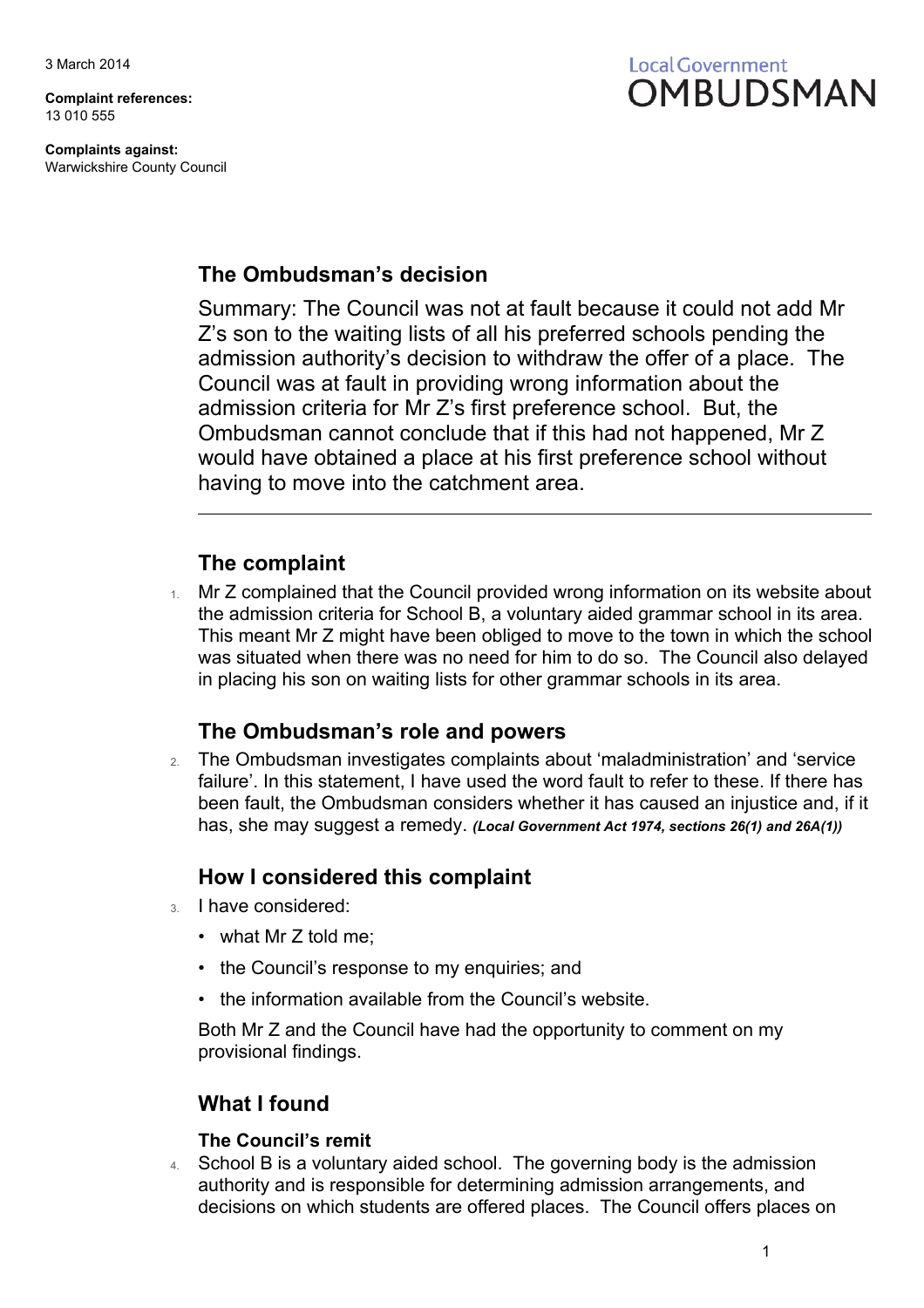behalf of the governing body of School B as part of its duty under the system of co-ordinated admissions. It also operates the 11+ test on behalf of all selective/grammar schools in the county.

### **The admissions criteria**

 $\overline{a}$ 

- 5. The admissions criteria for School B provide that after places have been allocated to looked after children:
	- the first 50% of the remaining places will be allocated to children living in the priority circle around the town who meet the qualifying standard for the school;
	- the residual 50% of places will be allocated to children living in the Eastern Area of Warwickshire who meet the qualifying standard for the school;
	- children living in the priority circle who are considered by the admission authority's Committee of Reference and placed as "exceptions"';
	- other children who meet the qualifying standard for the school; and
	- other children who are considered by the admission authority's Committee of Reference as borderline candidates, and placed in ranking order as "exceptions".
- 6. Within all criteria first priority is given to those achieving the highest score in the11+ test. Children living outside the priority area and late registrations and late applications will be offered places in the first round only if there are insufficient children of the required level of ability living within the priority area.

### **What happened**

**November 2012**

7. Late in November the Council's Admissions Service received Mr Z's application for a place at School B for his son A. Mr Z said this was his first preference. A's 11+ results qualified him for a place and his brother already attended the school. Mr Z also said he intended to move to town D, so the family lived closer to the school.

**December 2012**

- 8. Early in December the Council's 11+ Officer emailed Mr Z saying:
	- he would need to provide evidence in February that he owned property in town D to move into, or that he would complete the purchase of this before the end of August;
	- he would need to provide evidence his family had moved into the property by the end of August, otherwise the admission authority would have to consider withdrawing the offer of a place; but
	- this would only happen if a place would not have been offered on the basis of the child's existing address in Coventry; and
	- as long as there was evidence of the family living at the address in town D at the start of the Autumn term, there was no further restriction on how long they had to continue living there.

#### **February 2013**

9. At the beginning of February Mr Z confirmed that School B was his first preference. He added six other preferences, including schools in Walsall and Birmingham. At the end of the month the Council's Admissions Service wrote to Mr Z at his address in town D offering his son a place at the school on behalf of the admission authority. As the place offered was at the first preference school, A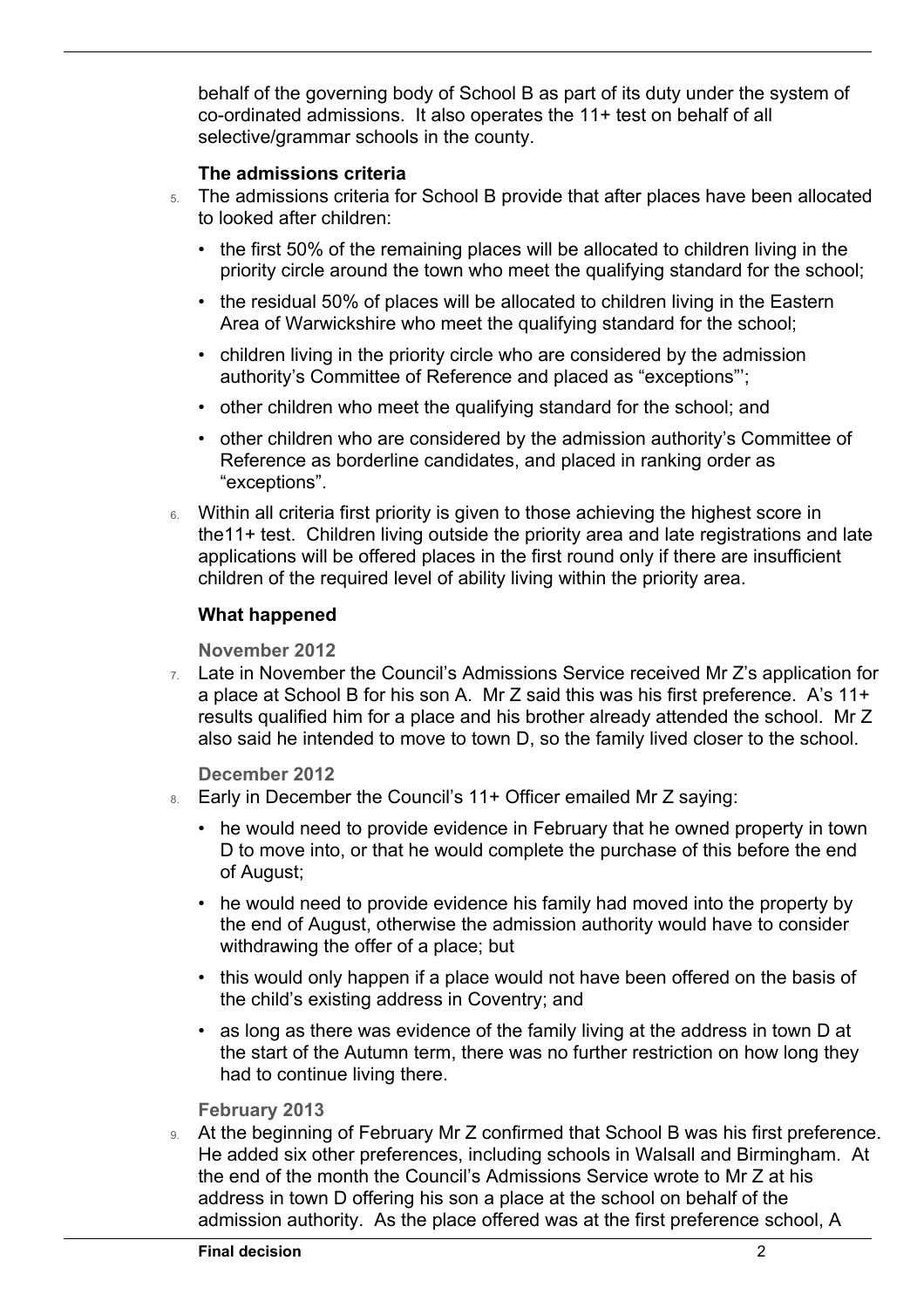was not placed on the waiting lists of any other schools Mr Z had expressed a preference for.

**March 2013**

 $\overline{a}$ 

- 10. On 1 March Mr Z emailed officers asking:
	- about the possibility of placing A at another grammar school (School E) from the waiting list. He wished to do this because his elder son was being bullied at School B. He said the other school had told him his elder son could also transfer if a place was offered to A. There would be no point in moving to town D, if he decided to remove his elder son from School B. (However he was clear he was not refusing the place for A at present.); and
	- whether it was true out of area children had been offered places at School B on offer day, If so, A should have been offered a place without the family having to move to town D. This was contrary to what the Council's website said.
- 11. Officers responded:
	- A could be added to the waiting list for School E. But, if Mr Z wished to do this, he should change his preferences to make the School E his first choice; and
	- the admission arrangements for School B did allow late and out of area applicants to be offered places in the first round of offers, if there were not enough applicants of the required ability who had applied on time and lived within the relevant priority area. They would arrange for the information on the Council's website to be amended accordingly.
- 12. Following further questions from Mr Z, officers said in mid-March:
	- A had been offered a place at School B on the basis of his test scores and the address in Town D;
	- they could add A to the waiting list for School E. Waiting lists took account of distance from home to school, but not addresses;
	- Mr Z could either amend his preferences to make School E his first choice, and keep the School B offer for now on the basis of the address in town D; or
	- if he decided not to move to town D, School B would withdraw its offer, and place A on its waiting list on the basis of his Coventry address. At present A would be first on the waiting list.

Mr Z responded saying he would keep School B as his first preference, and the other school as his second, if School B would withdraw its offer, and remake this on the basis of the Coventry address. The 11+ Officer approached the headteacher of School B explaining Mr Z's situation and what he wanted without identifying him.

### **April 2013**

13. The 11+ Officer emailed Mr Z early in April saying she was still awaiting School B's decision. She confirmed A still had a place there. So he was not on the waiting list. He was currently first on School E's waiting list. But, she was not yet offering places there to A as they became available because Mr Z had said he wanted to await the decision from School B. Mr Z replied asking where A would be on School B's waiting list if he was placed on it. The 11+ Officer responded he would be first on the waiting list at present.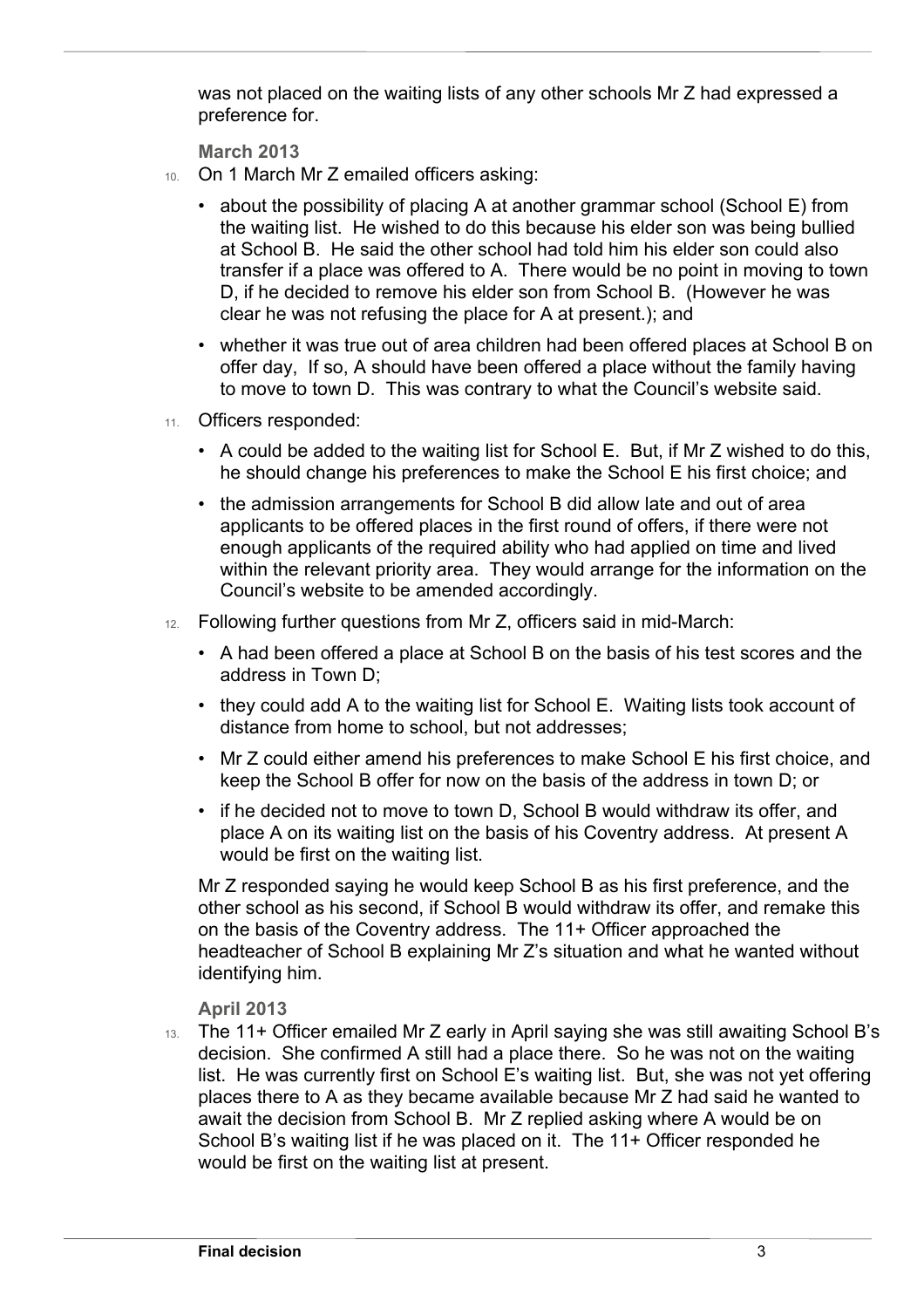```
July 2013
```
 $\overline{a}$ 

- 14. The 11+ Officer wrote to Mr Z in mid-July. She repeated that A was on School E's waiting list. But, he was not actively being offered places as they became available because Mr Z had accepted the offer of a place at School B, which he had chosen to keep as his first preference. If he wanted A's place on School E's waiting list to become active, he should confirm straightway that he wished to make this his first choice.
- 15. Following the Governors withdrawal of A's place on 17 July, Mr Z emailed officers questioning whether A could receive an offer from School E if his place on the waiting list was not active. He asked if this meant he had to reverse his preferences for School B and School E, in which case he would lose School B.
- 16. The Lead Officer replied saying A was now on the waiting list for School E, (as School B had withdrawn its offer, A had no longer been offered a place at a higher preference school). Officers were still awaiting further clarification from the Governors of School B about how they wished to treat his application. On 25 July the Council's Senior Solicitor acting on behalf of the Governors wrote to inform Mr Z of the outcome of their fresh consideration of his application. They had decided to reject this. So, Mr Z would not have an opportunity to appeal.
- 17. On the following day there was an exchange of emails between Mr Z and officers about why Coventry City Council (Mr Z's home admission authority) was now involved in processing his application for a school place for A when he had provided evidence he would be moving to town D. Mr Z also queried whether A was on the waiting lists of schools he had expressed a preference for and where on each of these he was.
- 18. Towards the end of July the Council processed the application it received from Coventry City Council's Admission Service. As School B had withdrawn the offer made originally, the Council sent the application to Mr Z's preferred schools (where appropriate), or looked to see if it was possible to offer a place (where it carried out this function on behalf of the school(s) concerned).

## **The Council's comments**

**Wrong information on the Council's website**

- 19. In response to my enquiries, the Council said:
	- its website wrongly stated out of area applicants would not be offered a grammar school place on 1 March 2013;
	- this was historic information; and
	- extra places available for 2013, and a smaller cohort meant that based on the grammar schools' own individual admission arrangements, out of area applicants did receive offers of places on 1 March 2013.
- 20. The Council agreed it was unfortunate that this wrong information was displayed on its website. It apologised for this fact, and said the wrong information was removed as soon as it was brought to officers' attention. However, the Council also said information on other parts of the website; the booklet issued to parents explaining the application process; and the 11+ results letter, all provided the correct information.

### **Waiting lists**

21. The Council commented as follows on the waiting list issues Mr Z raised: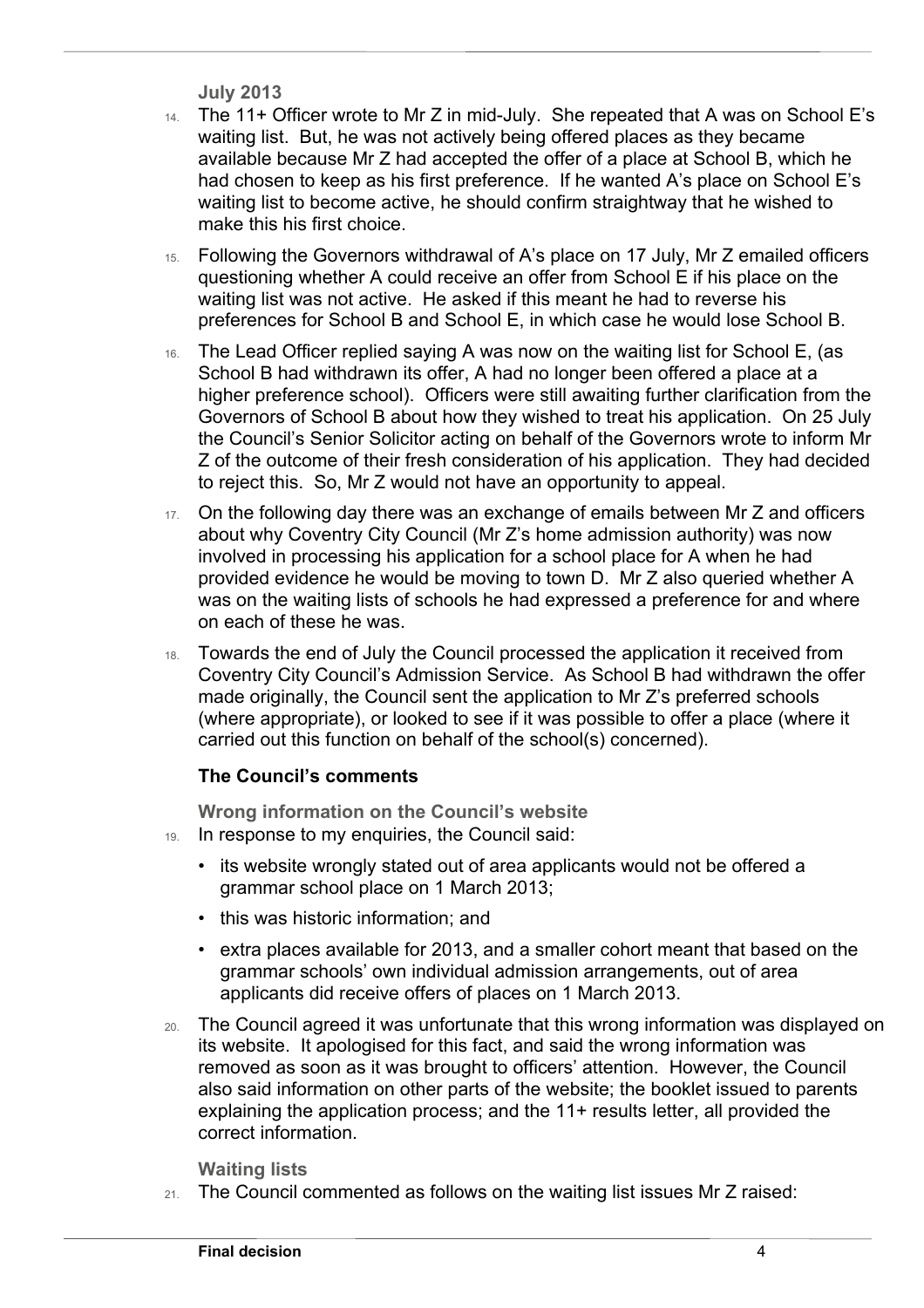- as Mr Z did not list any schools as higher preferences than School B, A was not automatically placed on the waiting lists of those schools in accordance with the Council's normal policy;
- while Mr Z indicated an interest in a place at School E, he never specifically changed his preferences so that the other school was listed as a higher preference than School B;
- it was not normally possible to be on the waiting list of a school which is a lower preference than one at which a place has been offered. But, to reflect Mr Z's interest in a place at School E, A's record was amended in April 2013 so that he was technically placed on the other school's waiting list;
- also Mr Z had always made it clear he wished to resolve the situation at the School B. So, a place at the other school was not offered; and
- once School B withdrew its offer, this effectively left A without a school place. By default he was then added to the waiting lists of all the other preferences listed on Mr Z's original application.
- 22. The Council told me that following School B's withdrawal of its offer, Mr Z contacted Coventry City Council, which believed he was making a fresh application. Coventry forwarded the application to the Council which sent it through to the relevant admissions authorities for consideration. After they had considered the application, a place was offered at Mr Z's highest preference school where a place was available.
- 23. The Council was careful not to offer places to other applicants at any other of Mr Z's preferred schools in the period following School B's withdrawal of the place offered to A and Mr Z's contact with Coventry Admissions. This was to ensure that A was not disadvantaged by the withdrawal of the place originally offered.
- 24. If it had not been possible to offer a place at any of Mr Z's listed preferences, the Council would have made an unplaced offer in line with its published admission arrangements. The formal refusal to offer a place would then have triggered the statutory right of appeal.

### **Mr Z's comments**

 $\overline{a}$ 

- 25. Mr Z also told me in summary that:
	- the 11plus results letter he received also included wrong information about whether School B could offer places to put of area applicants. Although he did not provide a copy of the letter, he told me this said: "Please note that on 1 March grammar school places will only normally be offered to on time applicants who live within the relevant grammar school circle ...";
	- the large quantity of statistical information he also provided showed beyond doubt that he would have applied for School B from his Coventry address had the Council not misled him;
	- that the Council was at fault in telling him that his son was on the waiting list for School E when he still retained his place at school B; and
	- that the Council had delayed in updating his preferences for other schools after his son's place at School B was withdrawn.

### **Was there fault and, if so, did this cause injustice requiring a remedy?**

26. It was unfortunate the information on the Council's website was incorrect. But, I do not consider this error materially affected matters. I further note what Mr Z has